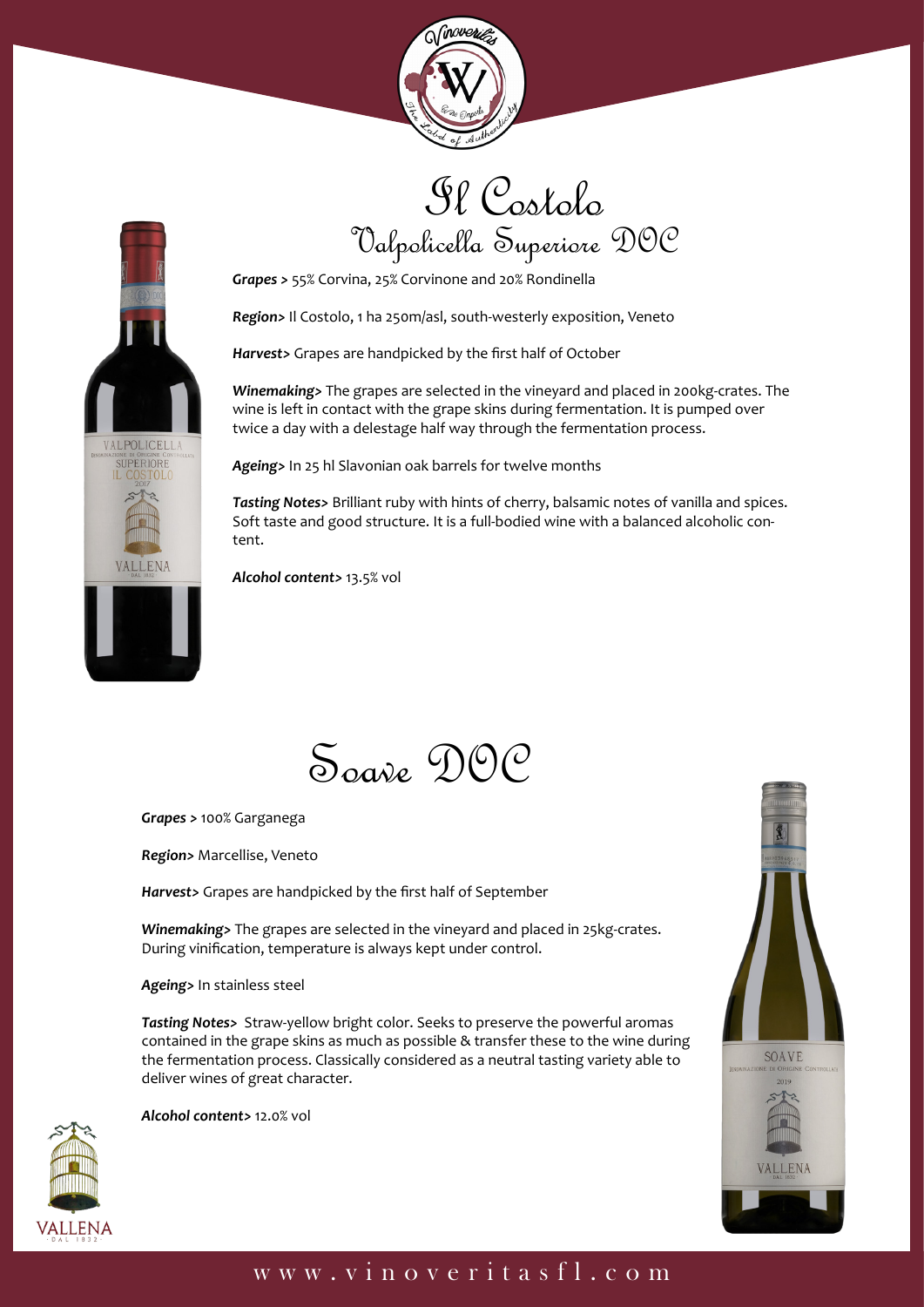





*Grapes >* 55% Corvina, 25% Corvinone and 20% Rondinella

*Region>* 250m/asl, Veneto

*Harvest>* Grapes are handpicked by the first half of October

*Winemaking>* The grapes are selected in the vineyard and placed in 200kg-crates. The wine is left in contact with the grape skins during fermentation. It is pumped over twice a day with a delestage half way through the fermentation process. During fermentation temperature is kept between 22°-24° to preserve its fresh and delicate aromas.

*Ageing>* In stainless steel.

*Tasting Notes>* Bright ruby. Vibrant aromas of redcurrant, blackberry and candied violet on the nose. Quite juicy on the palate, with floral red berry flavors given laser-like precision by lovely harmonious acidity. Very well-balanced wine, clean and clear.

*Alcohol content>* 12.5% vol

Valpolicella Ripasso Superiore DOC

*Grapes >* 55% Corvina, 25% Corvinone ande 20% Rondinella

*Region>* 250m/asl, Veneto

*Harvest>* Grapes are handpicked by the first half of October

*Winemaking>* Valpolicella wine is refermented on Amarone marcs for ca. 5 days, with short pumping overs to keep the upper part wet.

*Ageing>* In steel, followed by a period in 25hl Slavonian oak barrels

*Tasting Notes>* Bright ruby, broad and elegant on the nose with notes of ripe fruit, almost jam, vanilla, walnut and cinnamon. Dry, robust, full and persistent flavor.

*Alcohol content>* 14.5% vol





### www.vinoveritasfl.com